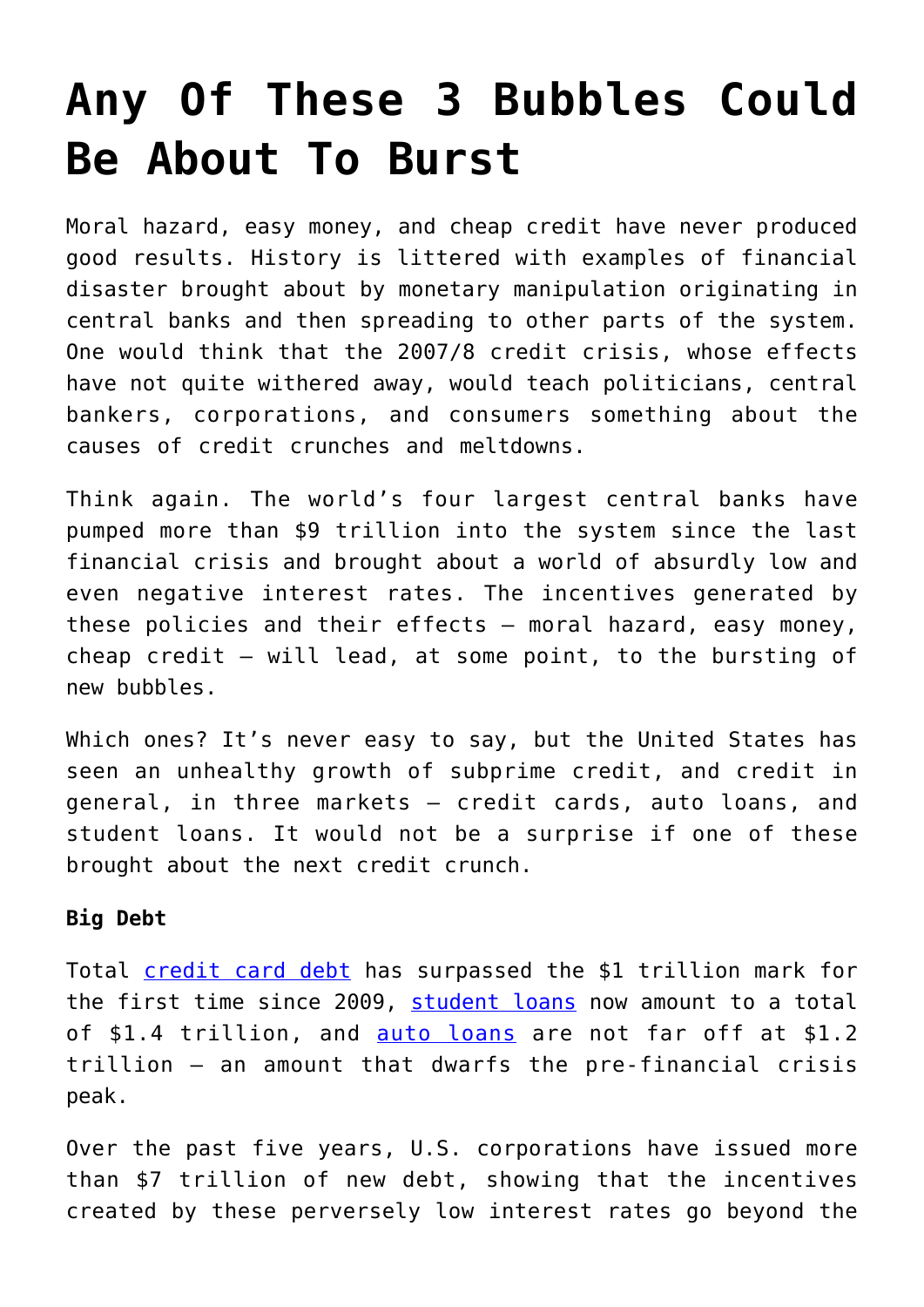markets mentioned before.

However, those consumer credit markets are the ones already signaling distress, so we better pay some attention. Capital One, a big lender to subprime borrowers (particularly through credit cards and auto loans), has had to [write off a lot of](https://www.bloomberg.com/news/articles/2017-04-26/surprise-surge-in-soured-card-loans-sinks-capital-one-discover) [debt](https://www.bloomberg.com/news/articles/2017-04-26/surprise-surge-in-soured-card-loans-sinks-capital-one-discover) lately – for a total of more than 5 percent of its outstanding loans, the level usually considered the threshold of very dangerous territory.

The auto loan sector is especially alarming. Auto sales doubled in the last seven years and are now at an unprecedented level. As happened with mortgage loans before the 2007/8 debacle, money was thrown around in the form of auto loans with no down payment and extended periods.

Predictably the industry is now experiencing defaults (delinquencies are at the highest point since 2009). The result is a heavily increased supply of used cars that have driven down their price. A large part of the auto industry, including manufacturers who lend money to purchasers and rental companies, rely on the sale of securities backed by used cars to fund their operations. Rental companies also rely on the sale of used cars in order to purchase new ones.

## **Déjà Vu**

These symptoms point to risks not dissimilar in nature to what was happening before the housing-related financial meltdown. Banks are beginning to reduce outstanding corporate lending for the first time since that crisis – total loans at the fifteen largest U.S. regional banks in the first quarter of 2017 were \$10 billion below the previous quarter, a very significant reversing of the trend.

Standard and Poor's downgraded 1,088 companies in the United States last year, and analysts are predicting a wave of junkdebt defaults, perhaps encompassing one in every four highyield debt issuing companies.